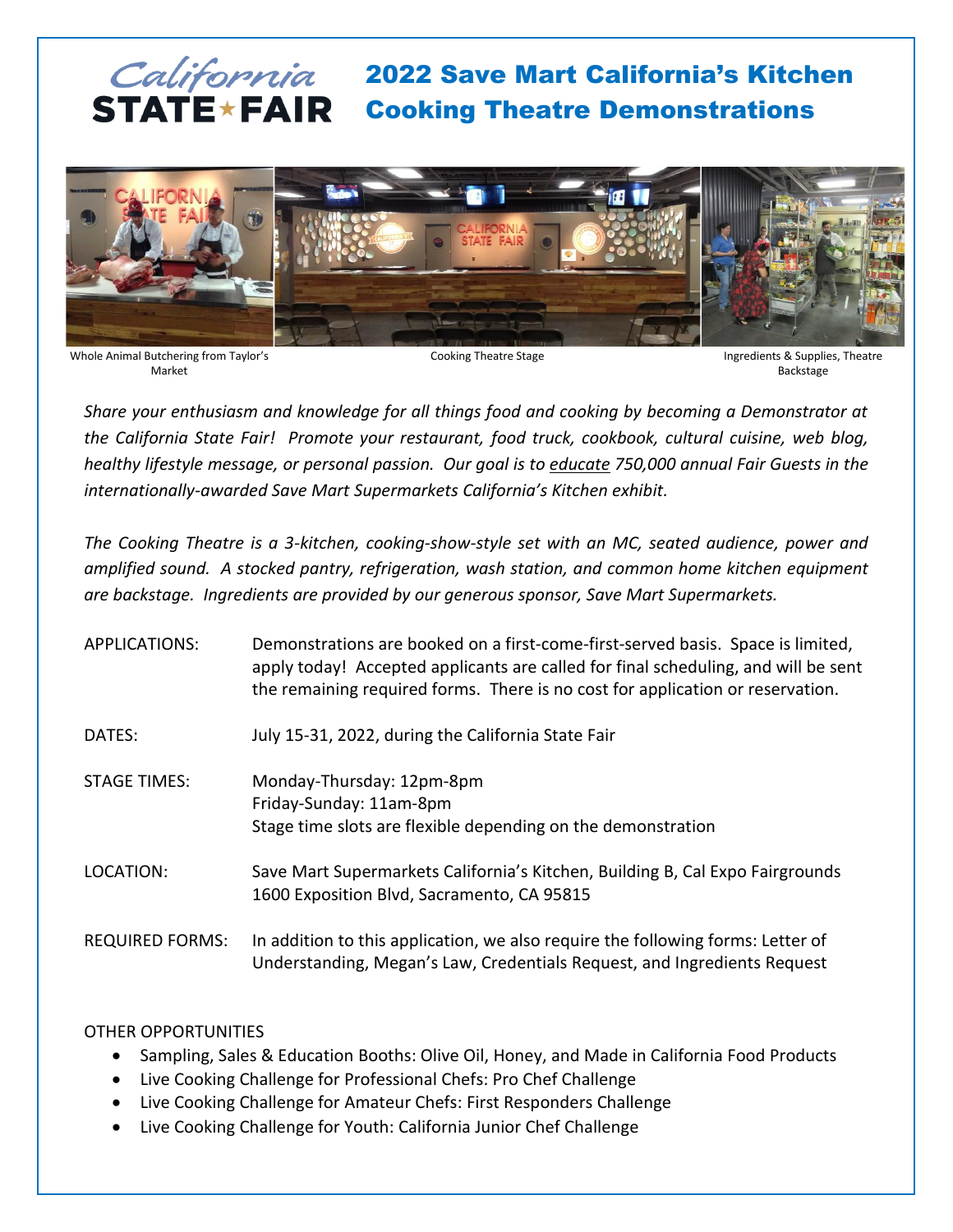## California 2022 Save Mart California's Kitchen STATE \* FAIR Cooking Theatre Demonstrations

**AVAILABLE SUPPLIES**: Pots, pans, bakeware, basic kitchen utensils, small appliances

**AVAILABLE INGREDIENTS**: Save Mart Supermarkets is our Kitchen sponsor and will supply available ingredients based on the information you will submit on a Ingredients Request Form. To browse products at Save Mart go to their website at [https://www.savemart.com/shop-home.](https://www.savemart.com/shop-home)

### **PLEASE BRING**:

- Any specialty equipment such as good knives, pressure canners, electric woks, etc.
- Any specialty ingredients not available at Save Mart Supermarkets
- Your fanciest and flashiest apron or chef's jacket and your positive and outgoing personality!

**SOUND**: The Cooking Theatre has 3 wireless headsets

**EMCEE**: Our MC, Michael Marks, "Your Produce Man," is available at the Cooking Theatre to help prompt dialogue between you and the audience. His job is to make sure you have fun and look good onstage. He is great!



**FOOD SAFETY:** The Save Mart Supermarkets California's Kitchen exhibit is regularly inspected by the Health Department throughout the course of the Fair. Demonstrators are responsible for knowing and abiding by food safety standards. Kitchen staff can assist with questions.

- Closed-toe shoes required
- Long hair must be tied back or under a hat

**SAMPLING:** Guests love samples! Because our kitchens are inspected, food prepared onstage can be sampled out. Samples are portioned backstage by fair staff. You may also pass out samples of other recipes/products, as long as they were prepared and/or packaged in an inspected commercial facility.

**EQUIPMENT DELIVERY**: You may drive your vehicle right up to the building during delivery hours: Mon-Thu 9:30am-10:30am, Fri-Sun 8:30am-9:30am.

**LOAD OUT**: for loading out equipment at times other than the morning delivery windows, please ask the coordinator. Golf cart assistance may be available, but must be arranged in advance.

**CREDENTIALS**: Admission and Parking Credentials will be provided to guest chefs and any assistants for use on the day of the demonstration. A hand stamp is required for re-entry during the day. Parking Credentials allow one entry by a vehicle into the demonstrator parking area.

**SALES**: No sales are permitted in the Cooking Theatre. For sales opportunities, apply for the CA Kitchen Sampling, Sales & Education Booth, or apply to be a [Commercial Vendor](http://www.castatefair.org/commercial-vendors/) or [Concessionaire.](http://www.castatefair.org/food-concessions/)

**CONTACT**: Michelle Johnson, Culinary Program Coordinator 916.263.3189 or email at mejohnson@calexpo.com